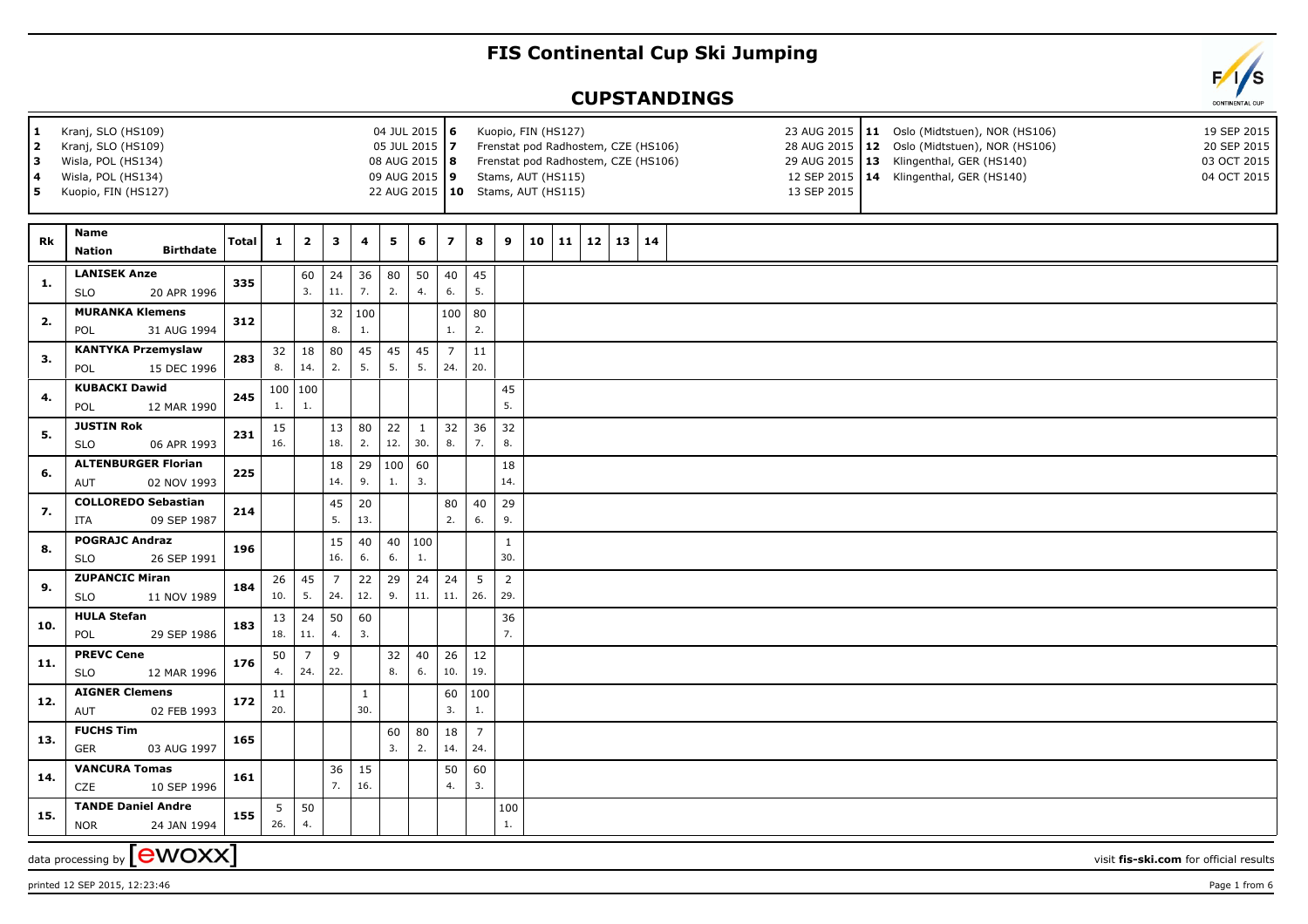| Rk  | Name                                                      | <b>Total</b> | $\mathbf{1}$ | $\overline{2}$     | $\mathbf{3}$ | 4               | 5         | 6         | $\overline{\phantom{a}}$ | 8         | 9         | 10 | 11 | 12 | 13   14 |  |
|-----|-----------------------------------------------------------|--------------|--------------|--------------------|--------------|-----------------|-----------|-----------|--------------------------|-----------|-----------|----|----|----|---------|--|
|     | <b>Birthdate</b><br><b>Nation</b>                         |              |              |                    |              |                 |           |           |                          |           |           |    |    |    |         |  |
| 16. | <b>PRISLIC Ernest</b><br>30 SEP 1993<br>SLO               | 146          | 8            | 8<br>23. 23.       | 16<br>15.    | 14<br>17.       | 9<br>22.  | 32<br>8.  | 9<br>22.                 | 50<br>4.  |           |    |    |    |         |  |
| 17. | <b>PREVC Peter</b><br>20 SEP 1992<br><b>SLO</b>           | 140          | 60<br>3.     | 80<br>2.           |              |                 |           |           |                          |           |           |    |    |    |         |  |
| 18. | <b>KOT Maciej</b><br>09 JUN 1991<br>POL                   | 125          | 45<br>5.     |                    |              |                 |           |           |                          |           | 80<br>2.  |    |    |    |         |  |
| 19. | <b>BJOERENG Joacim Oeder</b><br><b>NOR</b><br>14 DEC 1995 | 122          |              |                    | 1.           | 100   12<br>19. |           |           |                          |           | 10<br>21. |    |    |    |         |  |
| 20. | <b>ASCHENWALD Philipp</b><br>12 NOV 1995<br>AUT           | 120          |              |                    | 60<br>3.     | 60<br>3.        |           |           |                          |           |           |    |    |    |         |  |
| 20. | <b>GEIGER Karl</b><br><b>GER</b><br>11 FEB 1993           | 120          | 80<br>2.     | 40<br>6.           |              |                 |           |           |                          |           |           |    |    |    |         |  |
| 22. | <b>LEJA Krzysztof</b><br>21 FEB 1996<br>POL               | 116          |              |                    | $40\,$<br>6. |                 | 24<br>11. | 15<br>16. | 22<br>12.                | 15<br>16. |           |    |    |    |         |  |
| 23. | <b>QUECK Danny</b><br>GER<br>17 SEP 1989                  | 100          |              |                    | 20<br>13.    | 6<br>25.        | 36<br>7.  | 18<br>14. |                          |           | 20<br>13. |    |    |    |         |  |
| 24. | <b>SCHIFFNER Markus</b><br>05 JUN 1992<br>AUT             | 98           | 36<br>7.     | 36<br>7.           |              |                 |           |           |                          |           | 26<br>10. |    |    |    |         |  |
| 25. | <b>KOZISEK Cestmir</b><br>CZE<br>09 NOV 1991              | 90           |              |                    |              |                 |           | 29<br>9.  | 29<br>9.                 | 24<br>11. | 8<br>23.  |    |    |    |         |  |
| 26. | <b>WENIG Daniel</b><br><b>GER</b><br>12 AUG 1991          | 82           | 9<br>22.     | 12<br>19.          |              |                 |           |           | 45<br>5.                 | 16<br>15. |           |    |    |    |         |  |
| 27. | <b>MUELLER Lukas</b><br>AUT<br>14 MAR 1992                | 62           |              |                    |              | 8<br>23.        | 20<br>13. | 20<br>13. | 8<br>23.                 | 6<br>25.  |           |    |    |    |         |  |
| 28. | <b>REISENAUER Janni</b><br>07 NOV 1997<br>AUT             | 61           |              |                    | 11<br>20.    | 5<br>26.        |           |           |                          | 29<br>9.  | 16<br>15. |    |    |    |         |  |
| 28. | <b>HUBER Stefan</b><br>08 MAR 1994<br>AUT                 | 61           |              |                    |              |                 |           |           | 16<br>15.                | 32<br>8.  | 13<br>18. |    |    |    |         |  |
| 30. | <b>NEUMAYER Michael</b><br><b>GER</b><br>15 JAN 1979      | 60           |              |                    |              |                 |           |           |                          |           | 60<br>3.  |    |    |    |         |  |
| 30. | <b>PREVC Domen</b><br><b>SLO</b><br>04 JUN 1999           | 60           | 10<br>21.    |                    |              |                 |           |           |                          |           | 50<br>4.  |    |    |    |         |  |
| 32. | <b>JANDA Jakub</b><br>CZE<br>27 APR 1978                  | 58           | 9.           | $29 \mid 29$<br>9. |              |                 |           |           |                          |           |           |    |    |    |         |  |
| 32. | <b>HAMANN Martin</b><br><b>GER</b><br>10 APR 1997         | 58           |              |                    |              |                 | 16<br>15. | 13<br>18. | 11<br>20.                | 18<br>14. |           |    |    |    |         |  |
| 34. | ZIOBRO Jan<br>POL<br>24 JUN 1991                          | 55           |              |                    | 29<br>9.     | 26<br>10.       |           |           |                          |           |           |    |    |    |         |  |

data processing by **CWOXX** visit **fis-ski.com** for official results

printed 12 SEP 2015, 12:23:46 Page 2 from 6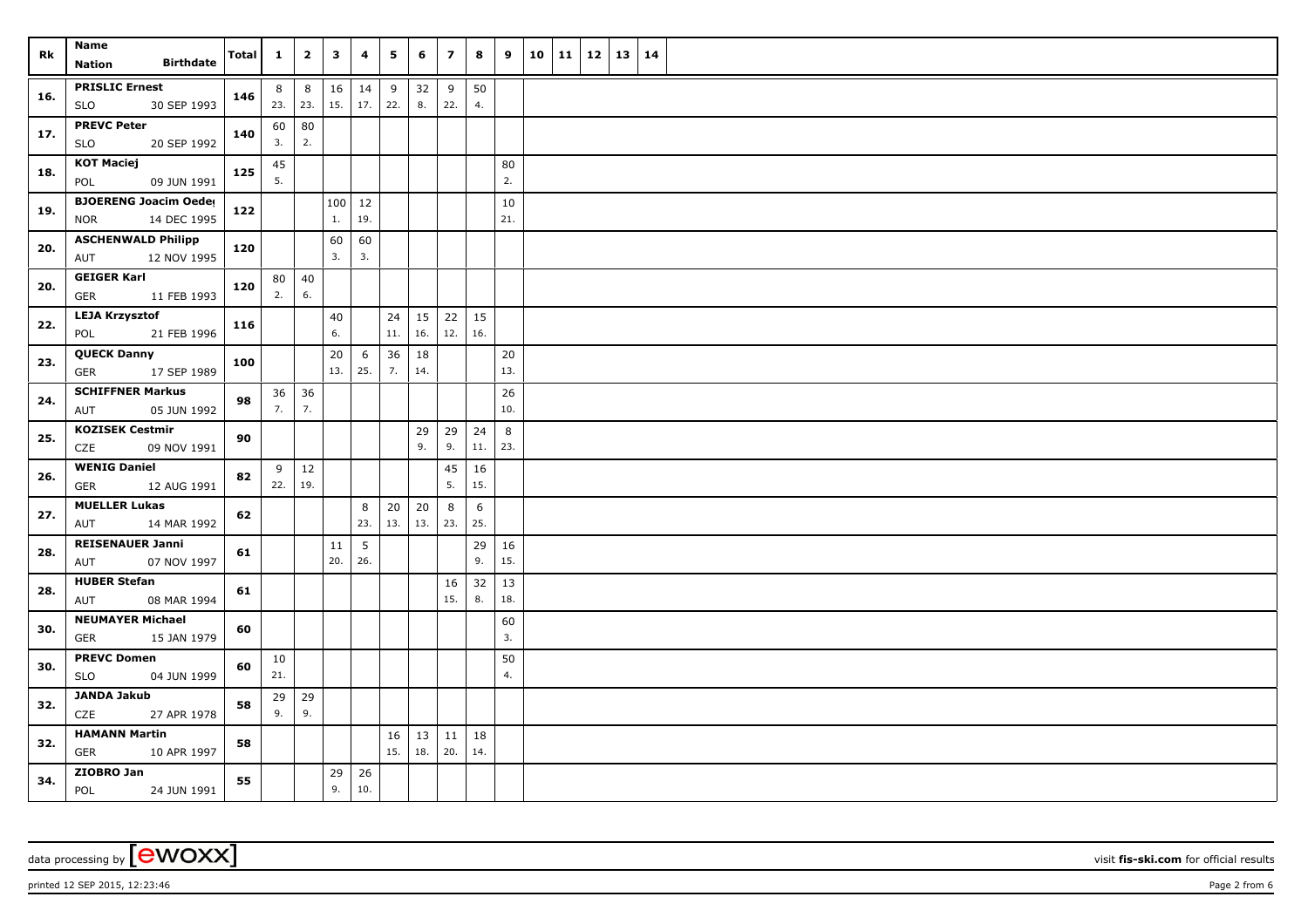| Rk  | Name                                                     | Total | $\mathbf{1}$          | $\overline{2}$      | $\mathbf{3}$   | 4                     | 5         | 6             | $\overline{\mathbf{z}}$ | 8                        | 9                   | 10 | 11   12 | 13 | 14 |  |
|-----|----------------------------------------------------------|-------|-----------------------|---------------------|----------------|-----------------------|-----------|---------------|-------------------------|--------------------------|---------------------|----|---------|----|----|--|
|     | <b>Birthdate</b><br><b>Nation</b>                        |       |                       |                     |                |                       |           |               |                         |                          |                     |    |         |    |    |  |
| 34. | <b>CECON Federico</b><br>11 JUN 1994<br>ITA              | 55    |                       |                     |                |                       |           |               | 20<br>13.               | $26 \mid 9$<br>10.       | 22.                 |    |         |    |    |  |
| 36. | <b>CHOI Seou</b><br>KOR<br>03 DEC 1982                   | 52    | 6.                    | $40 \mid 12$<br>19. |                |                       |           |               |                         |                          |                     |    |         |    |    |  |
| 37. | <b>LARINTO Ville</b><br>FIN<br>11 APR 1990               | 50    |                       |                     |                |                       | 50<br>4.  |               |                         |                          |                     |    |         |    |    |  |
| 38. | <b>TROFIMOV Roman Serge</b><br><b>RUS</b><br>19 NOV 1989 | 48    |                       |                     |                |                       | 12<br>19. | 36<br>7.      |                         |                          |                     |    |         |    |    |  |
|     | <b>STEKALA Andrzej</b>                                   |       |                       |                     |                | 24                    |           |               |                         |                          |                     |    |         |    |    |  |
| 38. | POL<br>30 JUN 1995                                       | 48    | 18<br>14.             |                     | 6<br>25.       | 11.                   |           |               |                         |                          |                     |    |         |    |    |  |
| 38. | <b>BARTOL Tilen</b><br>17 APR 1997<br><b>SLO</b>         | 48    | $\overline{7}$<br>24. |                     |                |                       | 15<br>16. | 26<br>10.     |                         |                          |                     |    |         |    |    |  |
| 41. | <b>BIEGUN Krzysztof</b><br>POL<br>21 MAY 1994            | 47    |                       | 14<br>17.           | 26<br>10.      | $\overline{4}$<br>27. |           |               |                         |                          | $\mathbf{3}$<br>28. |    |         |    |    |  |
|     | <b>ROMASHOV Alexey</b>                                   |       |                       |                     | $\overline{4}$ | 12                    | 18        | $12\,$        |                         |                          |                     |    |         |    |    |  |
| 42. | <b>RUS</b><br>29 APR 1992                                | 46    |                       |                     | 27.            | 19.                   | 14.       | 19.           |                         |                          |                     |    |         |    |    |  |
| 42. | <b>BARTOL Gasper</b><br>27 SEP 1991<br><b>SLO</b>        | 46    |                       |                     |                |                       |           |               | 36<br>7.                | 10<br>21.                |                     |    |         |    |    |  |
| 44. | <b>ZNISZCZOL Aleksander</b><br>08 MAR 1994<br>POL        | 44    |                       |                     |                |                       |           |               | 15<br>16.               | $22 \mid 7$<br>12.   24. |                     |    |         |    |    |  |
|     | <b>POLASEK Viktor</b>                                    |       |                       |                     | 22             | 8                     |           |               | 10                      | $\overline{2}$           |                     |    |         |    |    |  |
| 45. | CZE<br>18 JUL 1997                                       | 42    |                       |                     | 12.            | 23.                   |           |               | 21.                     | 29.                      |                     |    |         |    |    |  |
|     | <b>BJERKEENGEN Fredrik</b>                               |       |                       |                     | 14             | 14                    |           |               |                         |                          | 14                  |    |         |    |    |  |
| 45. | <b>NOR</b><br>11 NOV 1988                                | 42    |                       |                     | 17.            | 17.                   |           |               |                         |                          | 17.                 |    |         |    |    |  |
|     | <b>TOLLINGER Elias</b>                                   |       | $\overline{4}$        |                     |                | 16                    |           |               |                         |                          | 22                  |    |         |    |    |  |
| 45. | 25 MAR 1995<br>AUT                                       | 42    | 27.                   |                     |                | 15.                   |           |               |                         |                          | 12.                 |    |         |    |    |  |
|     | <b>SATO Yukiya</b>                                       | 42    | 24                    | 18                  |                |                       |           |               |                         |                          |                     |    |         |    |    |  |
| 45. | 19 JUN 1995<br><b>JPN</b>                                |       | 11.   14.             |                     |                |                       |           |               |                         |                          |                     |    |         |    |    |  |
| 49. | <b>GRANERUD Halvor Egner</b>                             | 40    |                       |                     |                |                       |           |               |                         |                          | 40                  |    |         |    |    |  |
|     | 29 MAY 1996<br><b>NOR</b>                                |       |                       |                     |                |                       |           |               |                         |                          | 6.                  |    |         |    |    |  |
| 50. | <b>KLUSEK Bartlomiej</b>                                 | 37    |                       | 26                  |                |                       |           |               |                         |                          | 11                  |    |         |    |    |  |
|     | POL<br>15 JAN 1993                                       |       |                       | 10.                 |                |                       |           |               |                         |                          | 20.                 |    |         |    |    |  |
| 51. | <b>INSAM Alex</b>                                        | 36    |                       | $\overline{4}$      |                | 32                    |           |               |                         |                          |                     |    |         |    |    |  |
|     | 19 DEC 1997<br>ITA                                       |       |                       | 27.                 |                | 8.                    |           |               |                         |                          |                     |    |         |    |    |  |
| 51. | <b>NOMME Martti</b><br>EST<br>07 AUG 1993                | 36    |                       |                     |                |                       | 26<br>10. | $10\,$<br>21. |                         |                          |                     |    |         |    |    |  |
| 53. | <b>SCHULER Andreas</b><br>SUI<br>30 DEC 1995             | 35    |                       |                     |                |                       | 13<br>18. | 22<br>12.     |                         |                          |                     |    |         |    |    |  |

data processing by **CWOXX** wisit **fis-ski.com** for official results

printed 12 SEP 2015, 12:23:46 **Page 3** from 6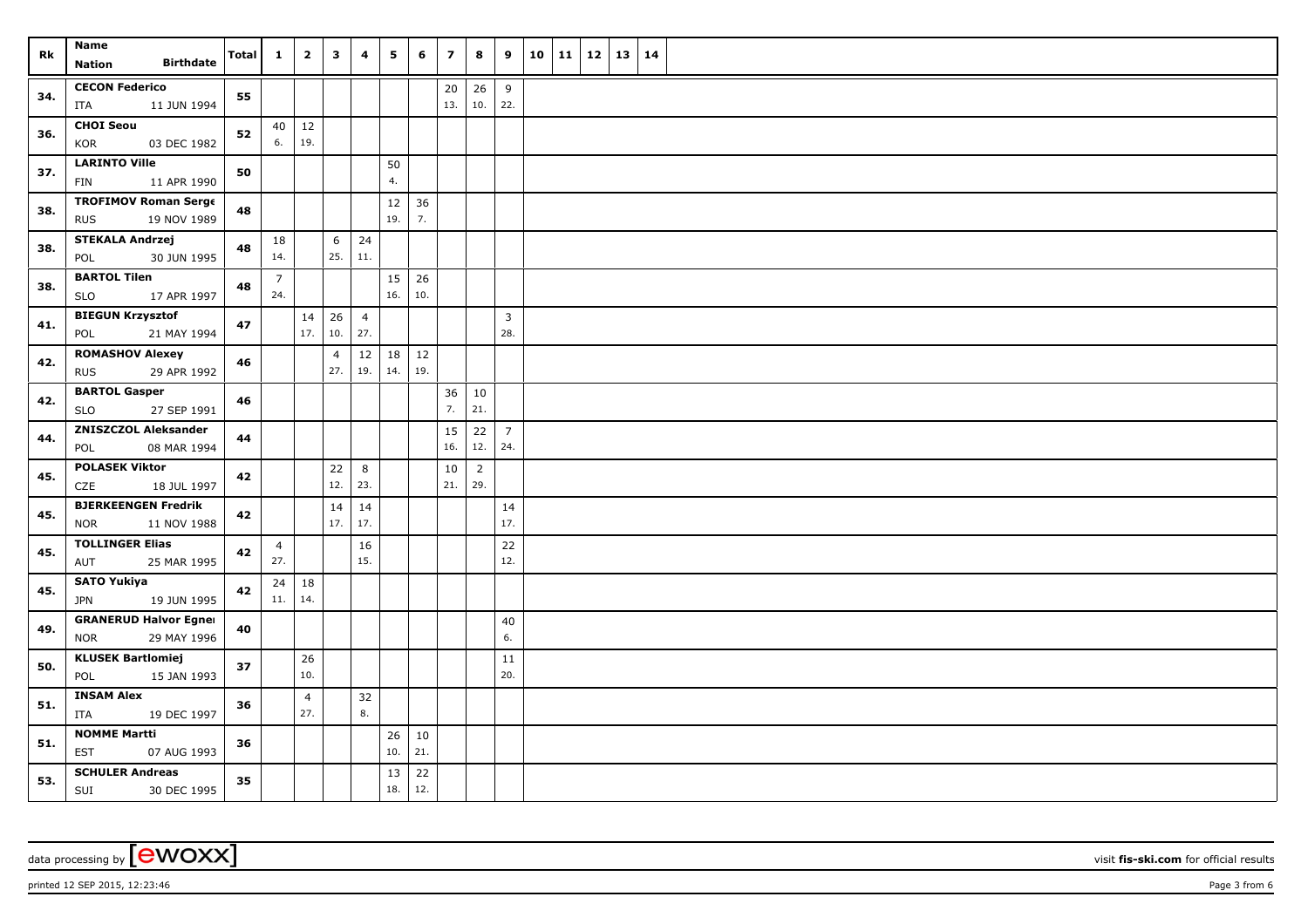| Rk  | Name                                                    | <b>Total</b> | $\mathbf{1}$        | $\overline{2}$      | $\mathbf{3}$        | 4                     | 5                     | 6                      | $\overline{z}$        | 8         | 9         | $10$ 11 12 13 |  | 14 |  |
|-----|---------------------------------------------------------|--------------|---------------------|---------------------|---------------------|-----------------------|-----------------------|------------------------|-----------------------|-----------|-----------|---------------|--|----|--|
|     | <b>Birthdate</b><br><b>Nation</b>                       |              |                     |                     |                     |                       |                       |                        |                       |           |           |               |  |    |  |
| 54. | <b>SIEGEL David</b><br><b>GER</b><br>28 AUG 1996        | 33           |                     |                     |                     | 18<br>14.             |                       |                        | $\overline{2}$<br>29. | 13<br>18. |           |               |  |    |  |
| 54. | <b>HVALA Jaka</b><br><b>SLO</b><br>15 JUL 1993          | 33           | 13.                 | $20 \mid 13$<br>18. |                     |                       |                       |                        |                       |           |           |               |  |    |  |
| 56. | <b>HLAVA Lukas</b><br>CZE<br>10 SEP 1984                | 32           |                     | 32<br>8.            |                     |                       |                       |                        |                       |           |           |               |  |    |  |
| 57. | <b>NAGLIC Tomaz</b><br>SLO<br>18 JUL 1989               | 27           | $12 \mid 15$<br>19. | 16.                 |                     |                       |                       |                        |                       |           |           |               |  |    |  |
| 58. | <b>ALAMOMMO Andreas</b><br>23 DEC 1998<br>FIN           | 26           |                     |                     |                     |                       | 10<br>21.             | 16<br>15.              |                       |           |           |               |  |    |  |
| 59. | <b>BICKNER Kevin</b><br>23 SEP 1996<br>USA              | ${\bf 25}$   | $22 \mid 3$<br>12.  | 28.                 |                     |                       |                       |                        |                       |           |           |               |  |    |  |
| 60. | <b>WANK Andreas</b><br><b>GER</b><br>18 FEB 1988        | 24           |                     |                     |                     |                       |                       |                        |                       |           | 24<br>11. |               |  |    |  |
| 61. | <b>HAJEK Antonin</b><br>CZE<br>12 FEB 1987              | 23           |                     |                     |                     |                       |                       |                        | $\overline{3}$<br>28. | 20<br>13. |           |               |  |    |  |
| 61. | <b>DEZMAN Nejc</b><br><b>SLO</b><br>07 DEC 1992         | 23           | 14<br>17.           | 9<br>22.            |                     |                       |                       |                        |                       |           |           |               |  |    |  |
| 63. | <b>PASCHKE Pius</b><br>GER<br>20 MAY 1990               | 22           | 16<br>15.           | 6<br>25.            |                     |                       |                       |                        |                       |           |           |               |  |    |  |
| 63. | <b>SEMENIC Anze</b><br><b>SLO</b><br>01 AUG 1993        | 22           |                     | 22<br>12.           |                     |                       |                       |                        |                       |           |           |               |  |    |  |
| 65. | <b>RUDA Adam</b><br>18 NOV 1995<br>POL                  | 21           |                     |                     |                     |                       | $\overline{2}$<br>29. | $5\overline{5}$<br>26. | 14<br>17.             |           |           |               |  |    |  |
| 66. | <b>HAUER Joachim</b><br>02 FEB 1991<br><b>NOR</b>       | 20           |                     | 20<br>13.           |                     |                       |                       |                        |                       |           |           |               |  |    |  |
| 66. | <b>MIETUS Grzegorz</b><br>20 FEB 1993<br>POL            | 20           |                     |                     | 10<br>21.           | $\overline{2}$<br>29. |                       |                        |                       | 8<br>23.  |           |               |  |    |  |
| 68. | <b>KORHONEN Janne</b><br>FIN<br>30 OCT 1996             | 19           |                     |                     |                     |                       | 11<br>20.             | 8<br>23.               |                       |           |           |               |  |    |  |
| 68. | <b>MAURER Joshua</b><br>CAN<br>20 SEP 1996              | 19           |                     |                     |                     |                       | 8<br>23.              | $11\,$<br>20.          |                       |           |           |               |  |    |  |
| 70. | <b>MAYLAENDER Dominik</b><br>20 MAR 1995<br><b>GER</b>  | 16           | $\mathbf{1}$<br>30. |                     | $\mathbf{1}$<br>30. |                       |                       |                        |                       | 14<br>17. |           |               |  |    |  |
| 71. | <b>LAMY CHAPPUIS Ronan</b><br><b>FRA</b><br>10 SEP 1993 | 15           |                     |                     |                     |                       |                       |                        |                       |           | 15<br>16. |               |  |    |  |
| 72. | <b>HEINRICH Tim</b><br>GER<br>06 MAY 1995               | 14           |                     |                     |                     |                       |                       | 14<br>17.              |                       |           |           |               |  |    |  |

data processing by **CWOXX** wisit **fis-ski.com** for official results

printed 12 SEP 2015, 12:23:46 **Page 4** from 6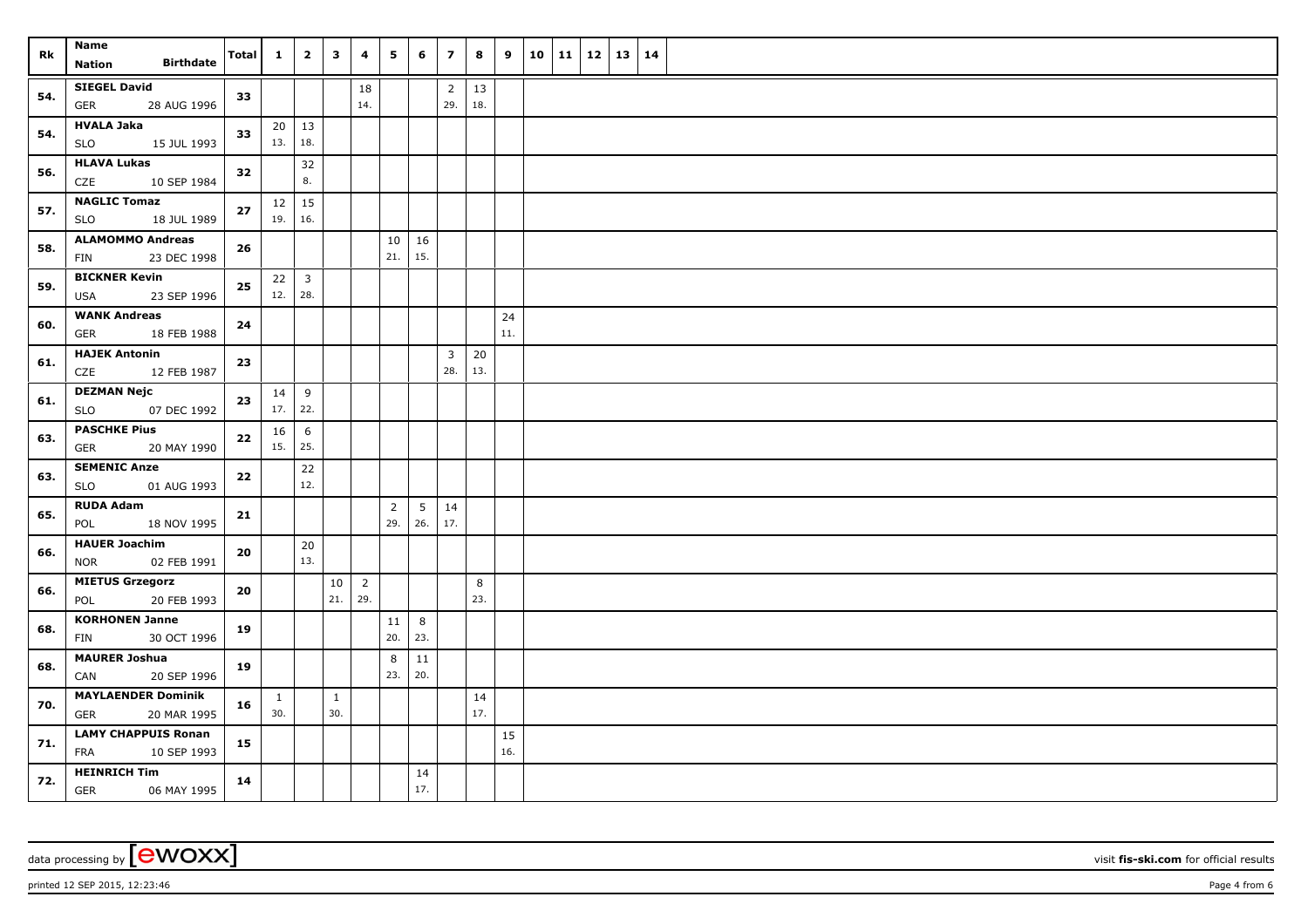| Rk  | <b>Name</b><br><b>Birthdate</b><br><b>Nation</b>          | <b>Total</b>   | $\mathbf{1}$ | $\overline{2}$ | $\overline{\mathbf{3}}$ | 4                     | 5                     | 6                     | $\overline{\mathbf{z}}$ | 8                     | 9                     | 10   11 | 12 | 13   14 |  |
|-----|-----------------------------------------------------------|----------------|--------------|----------------|-------------------------|-----------------------|-----------------------|-----------------------|-------------------------|-----------------------|-----------------------|---------|----|---------|--|
| 72. | <b>BIELA Stanislaw</b><br>02 APR 1994<br>POL              | 14             |              |                |                         |                       |                       | $\overline{2}$<br>29. | $12$<br>19.             |                       |                       |         |    |         |  |
| 72. | <b>BERGER Lars Brodshaug</b><br>16 MAR 1995<br><b>NOR</b> | 14             |              |                |                         |                       | 14<br>17.             |                       |                         |                       |                       |         |    |         |  |
| 75. | <b>BRADATSCH Sebastian</b><br><b>GER</b><br>08 MAY 1996   | 13             |              |                |                         |                       |                       |                       | 13<br>18.               |                       |                       |         |    |         |  |
| 76. | <b>STJERNEN Andreas</b><br><b>NOR</b><br>30 JUL 1988      | 12             |              |                |                         |                       |                       |                       |                         |                       | $12\,$<br>19.         |         |    |         |  |
| 76. | <b>RHOADS William</b><br>08 JUN 1995<br><b>USA</b>        | 12             |              |                | 12<br>19.               |                       |                       |                       |                         |                       |                       |         |    |         |  |
| 76. | <b>DESCOMBES SEVOIE Vin</b><br>09 JAN 1984<br><b>FRA</b>  | 12             |              | 12<br>19.      |                         |                       |                       |                       |                         |                       |                       |         |    |         |  |
| 79. | <b>DREHER Michael</b><br><b>GER</b><br>30 JAN 1993        | 11             |              |                | 8<br>23.                | $\overline{3}$<br>28. |                       |                       |                         |                       |                       |         |    |         |  |
| 79. | <b>SOGARD Jonas Gropen</b><br>31 JUL 1996<br><b>NOR</b>   | 11             |              |                |                         |                       | $\overline{4}$<br>27. | $\overline{7}$<br>24. |                         |                       |                       |         |    |         |  |
| 81. | <b>HOFER Thomas</b><br>28 JAN 1996<br>AUT                 | 10             |              |                |                         |                       |                       |                       | 6<br>25.                | $\overline{4}$<br>27. |                       |         |    |         |  |
| 81. | <b>DELLASEGA Roberto</b><br>ITA<br>15 JUN 1990            | 10             |              |                |                         |                       |                       |                       | $\mathbf{1}$<br>30.     | 9<br>22.              |                       |         |    |         |  |
| 81. | <b>MIETUS Krzysztof</b><br>08 MAR 1991<br>POL             | 10             |              |                |                         | 10<br>21.             |                       |                       |                         |                       |                       |         |    |         |  |
| 81. | <b>WINTER Paul</b><br>05 OCT 1997<br>GER                  | 10             | 6<br>25.     |                |                         |                       |                       |                       |                         |                       | $\overline{4}$<br>27. |         |    |         |  |
| 85. | <b>HOLIK Frantisek</b><br>23 OCT 1998<br>CZE              | 9              |              |                |                         | 9<br>22.              |                       |                       |                         |                       |                       |         |    |         |  |
| 85. | <b>MORASSI Andrea</b><br>30 AUG 1988<br>ITA               | 9              |              |                |                         |                       |                       | 9<br>22.              |                         |                       |                       |         |    |         |  |
| 87. | <b>AALTO Antti</b><br>02 APR 1995<br><b>FIN</b>           | $\overline{z}$ |              |                |                         |                       | $\overline{7}$<br>24. |                       |                         |                       |                       |         |    |         |  |
| 87. | <b>GLASDER Michael</b><br>27 MAR 1989<br><b>USA</b>       | $\overline{z}$ |              |                |                         |                       |                       |                       | $\overline{4}$<br>27.   | $\overline{3}$<br>28. |                       |         |    |         |  |
| 89. | <b>RUPITSCH Markus</b><br>AUT<br>08 NOV 1997              | 6              |              |                |                         |                       |                       |                       |                         |                       | 6<br>25.              |         |    |         |  |
| 89. | <b>HOFFMANN Felix</b><br><b>GER</b><br>14 OCT 1997        | 6              |              |                |                         |                       | 6<br>25.              |                       |                         |                       |                       |         |    |         |  |
| 89. | <b>TOROK Eduard</b><br>ROU<br>02 MAY 1997                 | 6              |              |                |                         |                       |                       | 6<br>25.              |                         |                       |                       |         |    |         |  |

data processing by **CWOXX** visit **fis-ski.com** for official results

printed 12 SEP 2015, 12:23:46 **Page 5** from 6